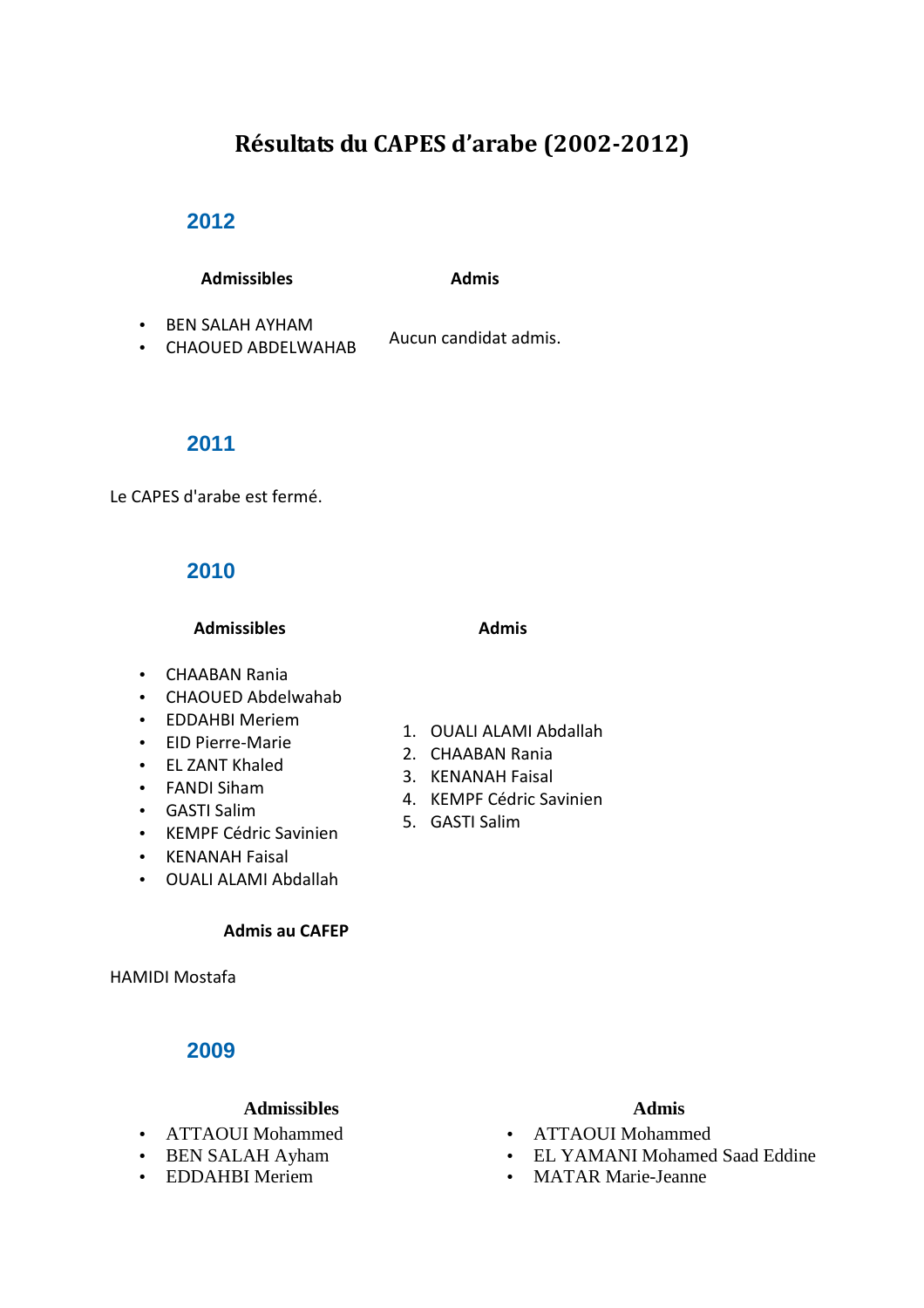- EID Pierre-Marie
- EL YAMANI Mohamed Saad Eddine
- FAWAZ Mona
- MATAR Marie-Jeanne
- SARTORI Manuel
- TABIKH Bassam
- VIAIN Marie Anne Catherine

# **2008**

# Admissibles **Admissibles Admissibles**

- ALAOUI Abdelhakim
- ATTAOUI Mohammed
- DUARTE Steven
- EL YAMANI Mohamed
- EL HACHAMI Driss
- GARNIER Sébastien
- GASTI Salim
- KARABAGHLI Luc Ismail Khalil
- KHADRAOUI ép. LELONG Houneida
- LACHHEB Abdelkebir
- SARTORI Manuel
- TAHARRAOUI Youssef
- VERCAEMST Dounia

- 1. DUARTE Steven
- 2. ELHACHAMI Driss
- 3. ALAOUI Abdelhakim
- 4. KHADRAOUI Houneida

# **2007**

### Admissibles **Admissibles Admissibles**

- ALHAMADAH Youssef
- ATTAOUI Mohammed
- BENZEKHROUFA Khelifa
- BOUKAR Mohamed-Reda
- FANDI Siham
- GASTI Salim
- KARABAGHLI Luc Ismail Khalil
- KHADRAOUI ép. LELONG Houneida
- MONQID ép. HUGOT Safaa
- MOUANI ép. BOUSBAA Imane
- OUAZZANI ép. SIFFRE Ilham
- PINON Catherine
- RUBINO Marcella
- TAHHAN Caroline Mariam
- 1. PINON Catherine
- 2. MONQID ep. HUGOT Safaa
- 3. RUBINO Marcella
- 4. TAHHAN Caroline
- 5. BENZEKHROUFA Khelifa

• TABIKH Bassam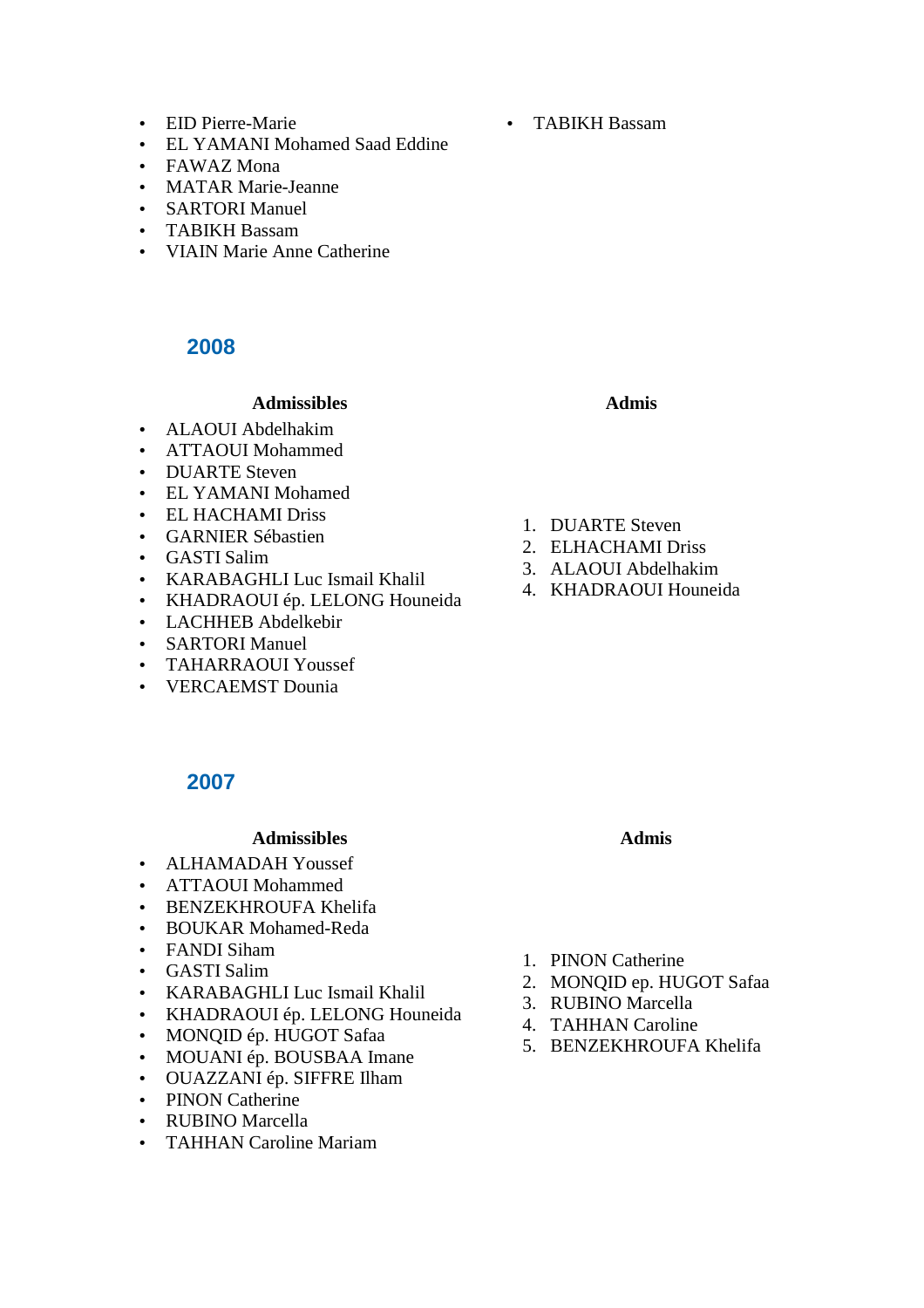# **2006**

# **Admissibles Admissibles**

- ATMANE-GIACOBBI Ghania Sonia
- ATTAOUI Mohammed
- FARAH ep. FOUGERES Bushra
- HAYEK Thérèse
- HOORELBEKE Mathias
- LACHHEB Abdelkebir
- MARHABA ep. SABALBAL Hiba
- MOUHOUB Ali
- RADOUAA Mohamed
- ROUSSILLON Anna
- SAMBE Bakary
- ZEBIB Dounia

- 1. ATMANE-GIACOBBI Ghania Sonia
- 2. SAMBE Bakary
- 3. FARAH ep. FOUGERES Bushra
- 4. RADOUAA Mohamed

### **2005**

Le CAPES est fermé.

# **2004**

### Admissibles **Admissibles Admissibles**

- ABOUSSENA Abdelghani
- ANOUATE ep. VIDAL Aicha
- XXXXXX XXXXXXXXXX
- BELHOUS ep. EL ACHHAB Latifa
- BEN SAID Abdoul-Karime
- BENSALAH Farabi
- BENSOUIKI Nadia
- BENYOUNES Sherazade
- BOUSSALI Driss
- EL FARRAH ep. EL KENZ Suzanne
- EL MAKHTOUM Lahcen
- EL-ALI ep. ROSTAMZAD Dia
- FARISSI Bouchta
- FERHAN Mustapha
- GIROL Domitille Marie
- HADJI ep. BEGGAS Nabila Nedjma
- KAMMOUN Mohamed

- 1. GIROL Domitille
- 2. XXXXXXXXXXX & TAHHAN Aref (ex aequo)
- 3.
- 4. MEJRI Zohra
- 5. ANOUATE ep. VIDAL Aicha
- 6. BENSALAH Farabi
- 7. BENYOUNES Sherazade
- 8. EL FARRAH ep. EL KENZ Suzanne
- 9. EL MAKHTOUM Lahcen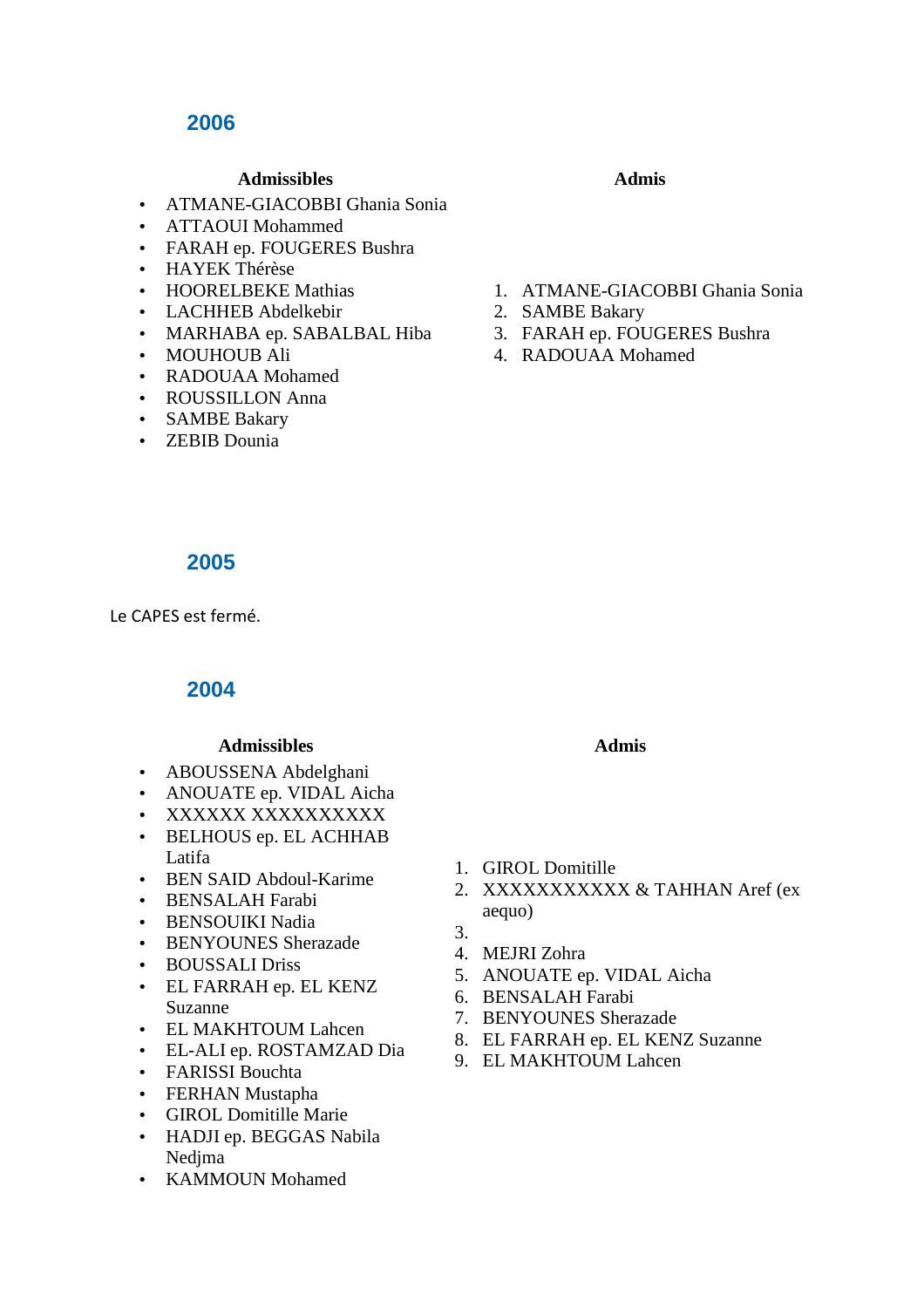- LACHHEB Abdelkebir
- MARHABA ep. SABALBAL Hiba
- MEJRI Zohra
- OUAZZANI ep. SIFFRE Ilham
- RADOUAA Mohamed
- SAAD Hassan
- TAHAN Aref

### **2003**

# **Admissibles Admis**

- M. AIT-KAKI Abdelhafid
- MME ALATTAR Basma ep. FARAH
- MME ANOUATE Aicha ep. VIDAL
- M. ATLAGH Ridha
- M. BOUILLON Bernard
- MLLE CAYLA Myriam
- MME CHENIOUR Samia ep. HABA
- M. DAHMAOUI Allal
- M. DAIF Omar
- MME DIAB Salam ep. DURANTON
- M. DINAR Lahsen
- M. ELBADRI Omar
- M. HILAL Abdelaziz
- M. KERKOUR EL MIAD Lahcen
- M. MIRDAS Abdelbasset
- M. OUBALLA El Kanti
- MLLE REDJAH Nadia
- M. SAAD Hassan
- MME SABRA Rana ep. BEN OMAR
- MME YAHYAOUI Noura ep. OUEDRAOGO

### **2002**

### Admissibles **Admissibles**

- MME ABDEL NABI RIME ep. VANOOSTHUYSE
- M. AIT-KAKI ABDELHAFID
- MME ALATTAR BASMA ep. FARAH

- 1. DIAB Salam ep. DURANTON
- 2. CAYLA Myriam
- 3. KERKOUR EL MIAD Lahcen
- 4. ATLAGH Ridha
- 5. YAHYAOUI Noura ep. OUEDRAOGO
- 6. AIT-KAKI Abdelhafid
- 7. DAIF Omar
- 8. DINAR Lahsen
- 9. BOUILLON Bernard
- 10. CHENIOUR Samia ep. HABA
- 11. DAHMAOUI Allal
- 12. ALATTAR Basma ep. FARAH
- 13. MIRDAS Abdelbasset
- 14. OUBALLA El Kanti

- 1. M. CHEIKH YAHYA
- 2. MME EL-HAJJ MAY ep. EID
- 3. MLLE LE BLOA MURIEL CATHERINE GWENOLA
- 4. M. CHIK MICHAEL